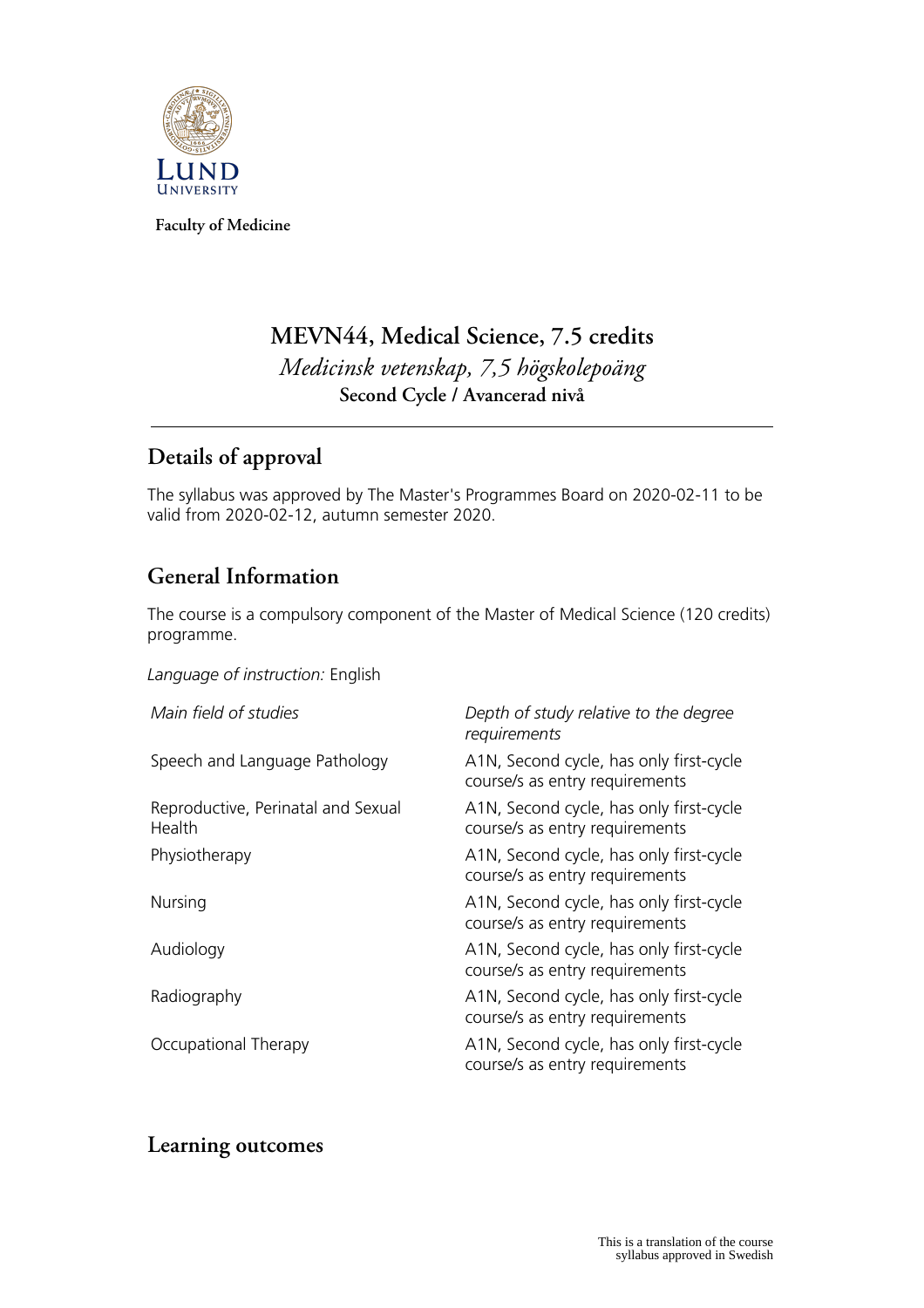#### **Knowledge and understanding**

On completion of the course, the students shall be able to

- account for basic principles of research ethics
- account for the meaning of the concept of academic integrity
- explain and discuss fundamental concepts of the theory of science
- account for the UN sustainable development goals and Agenda 2030

### **Competence and skills**

On completion of the course, the students shall be able to

- discuss the UN sustainable development goals and Agenda 2030 in relation to research questions within the health sciences
- use a scientific approach to identify, formulate, analyse and reflect on research questions within the health sciences
- discuss and interpret scientific literature from a methodological perspective
- choose, discuss and argue for the choice of design and method in relation to an individually defined research question

#### **Judgement and approach**

On completion of the course, the students shall be able to

- adopt basic considerations of research ethics in relation to an individually defined research question
- reflect on the role as student in higher education
- reflect on the role of science in society

### **Course content**

The course is a basic introduction to academic writing and academic integrity, the theory of science, research design and research ethics. It also serves as an introduction to the UN sustainable development goals, Agenda 2030 and diversity in the subject matter of research and the role of science in society. The course includes work on an individual project description.

## **Course design**

It consists of teaching and seminar days on the study location. The teaching adopts a problem-based approach using the students' current knowledge, skills and experiences to practise active search for knowledge, critical thinking and problemsolving. Working methods consist of independent work supplemented by lectures, seminars and group discussions.

#### **Assessment**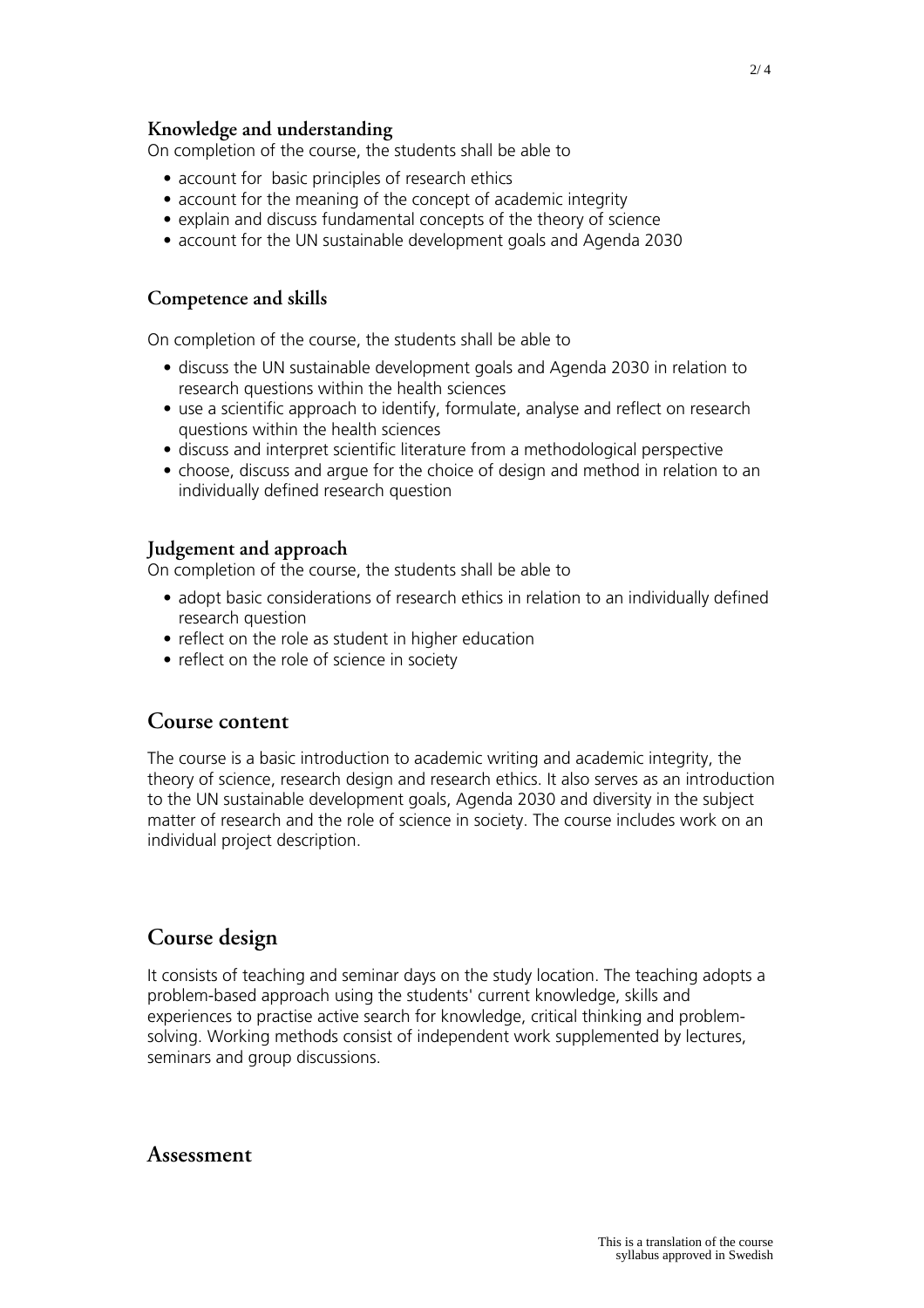The course is assessed through three components:

*Academic Integrity and Research Ethics (1 credit):* Written exam.

*Project Description (4 credits)* : Written assignment in the form of a project description containing a defined research question with a proposal, description and a discussion of the chosen design and method. The student is also to discuss the choice of research question and method and design from a diversity perspective and in relation to the UN sustainable development goals and Agenda 2030.

*Course Portfolio (2.5 credits):* Written assignments and peer review of fellow students' assignments. Active participation in all seminars and discussions.

Other forms of examination can be used if there are special reasons.

The examiner, in consultation with Disability Support Services, may deviate from the regular form of examination in order to provide a permanently disabled student with a form of examination equivalent to that of a student without a disability.

*Subcourses that are part of this course can be found in an appendix at the end of this document.*

## **Grades**

Marking scale: Fail, Pass, Pass with distinction.

For a grade of Pass, the student must have been awarded this grade for all assessed components. For a grade of Pass with Distinction on the whole course, the students must have been awarded the grade of Pass for Academic Integrity and Research Ethics, 1 credit, and Course Portfolio, 2.5 credits, and a grade of Pass with Distinction for Project Description 4 credits.

## **Entry requirements**

To be admitted to the course, students must, in addition to general entry requirements for higher education, have a Bachelor's degree in Occupational Therapy, Audiology, Physiotherapy, Language and Speech Pathology, Diagnostic Radiology Nursing or Nursing (180 credits), or a professional qualification in Occupational Therapy, Audiology, Physiotherapy, Language and Speech Pathology, Diagnostic Radiology Nursing or Nursing (180 credits). English proficiency equivalent to a Pass in English 6/English B from Swedish upper secondary school.